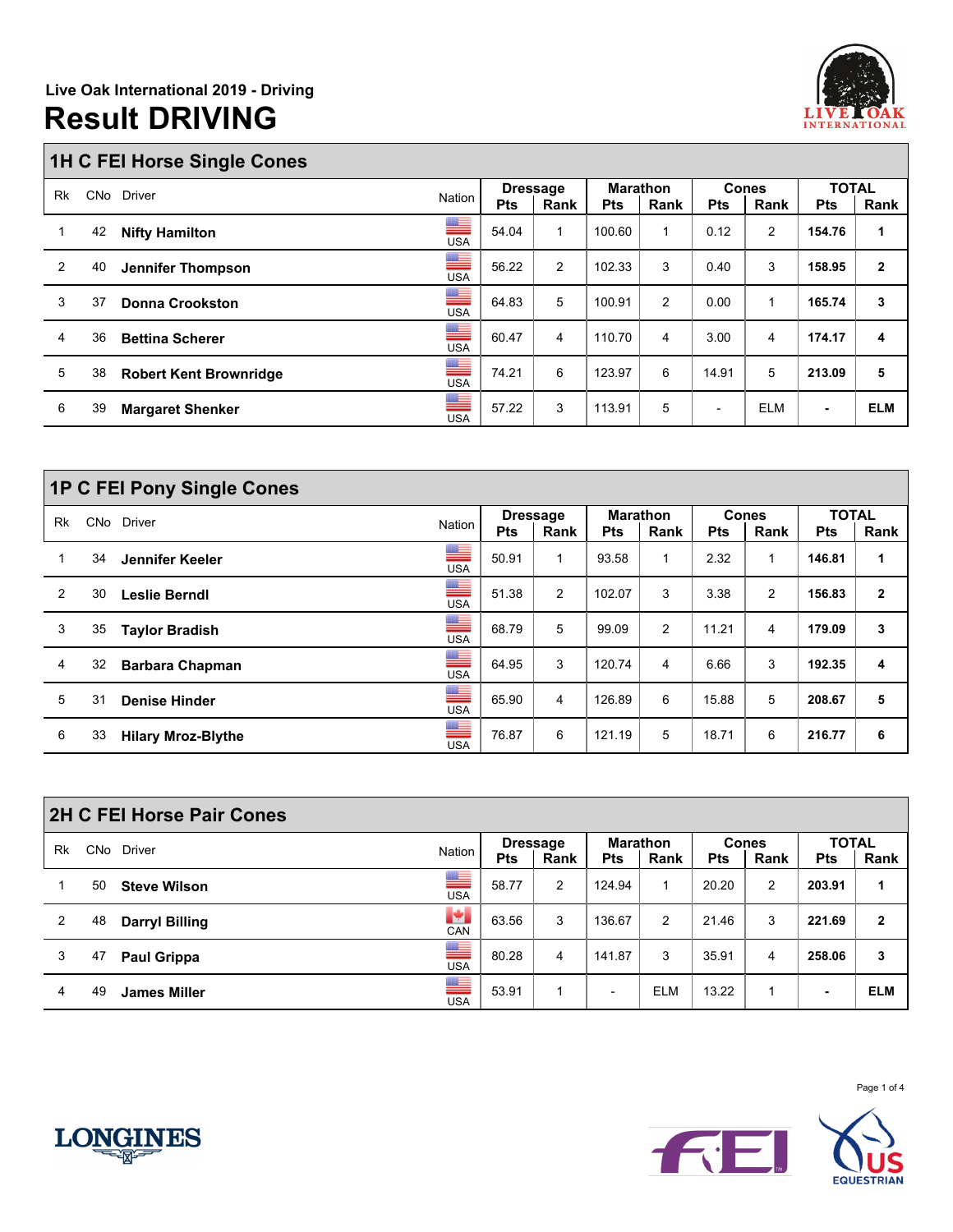|    |    | <b>2P C FEI Pony Pair Cones</b> |                                                                                                                                                                                                                                                                                                                                                                                                                     |            |                         |            |                         |            |                      |                            |              |
|----|----|---------------------------------|---------------------------------------------------------------------------------------------------------------------------------------------------------------------------------------------------------------------------------------------------------------------------------------------------------------------------------------------------------------------------------------------------------------------|------------|-------------------------|------------|-------------------------|------------|----------------------|----------------------------|--------------|
| Rk |    | CNo Driver                      | Nation                                                                                                                                                                                                                                                                                                                                                                                                              | <b>Pts</b> | <b>Dressage</b><br>Rank | <b>Pts</b> | <b>Marathon</b><br>Rank | <b>Pts</b> | <b>Cones</b><br>Rank | <b>TOTAL</b><br><b>Pts</b> | Rank         |
|    | 45 | <b>Katie Whaley</b>             | ▀<br><b>USA</b>                                                                                                                                                                                                                                                                                                                                                                                                     | 68.89      | 4                       | 99.93      |                         | 3.00       |                      | 171.82                     | 1            |
| 2  | 46 | <b>Mary Phelps</b>              | ▀<br><b>USA</b>                                                                                                                                                                                                                                                                                                                                                                                                     | 63.56      | 2                       | 109.13     | 2                       | 3.77       | 2                    | 176.46                     | $\mathbf{2}$ |
| 3  | 43 | <b>Carina Crawford</b>          | P.<br>CAN                                                                                                                                                                                                                                                                                                                                                                                                           | 52.31      |                         | 127.95     | 4                       | 6.88       | 3                    | 187.14                     | 3            |
| 4  | 44 | <b>Keady Cadwell</b>            | $\frac{1}{\frac{1}{\sqrt{1}}\sqrt{1-\frac{1}{2}}\sqrt{1-\frac{1}{2}}\sqrt{1-\frac{1}{2}}\sqrt{1-\frac{1}{2}}\sqrt{1-\frac{1}{2}}\sqrt{1-\frac{1}{2}}\sqrt{1-\frac{1}{2}}\sqrt{1-\frac{1}{2}}\sqrt{1-\frac{1}{2}}\sqrt{1-\frac{1}{2}}\sqrt{1-\frac{1}{2}}\sqrt{1-\frac{1}{2}}\sqrt{1-\frac{1}{2}}\sqrt{1-\frac{1}{2}}\sqrt{1-\frac{1}{2}}\sqrt{1-\frac{1}{2}}\sqrt{1-\frac{1}{2}}\sqrt{1-\frac{1}{2}}\sqrt{1-\frac{$ | 65.63      | 3                       | 121.54     | 3                       | 13.53      | 4                    | 200.70                     | 4            |

|                |    | <b>4H C FEI Horse Team Cones</b> |                       |            |                         |            |                         |            |                      |                            |              |
|----------------|----|----------------------------------|-----------------------|------------|-------------------------|------------|-------------------------|------------|----------------------|----------------------------|--------------|
| Rk             |    | CNo Driver                       | Nation                | <b>Pts</b> | <b>Dressage</b><br>Rank | <b>Pts</b> | <b>Marathon</b><br>Rank | <b>Pts</b> | <b>Cones</b><br>Rank | <b>TOTAL</b><br><b>Pts</b> | Rank         |
|                | 55 | <b>Chester C. Weber</b>          | $\frac{1}{\sqrt{10}}$ | 38.26      |                         | 126.31     |                         | .56        |                      | 166.13                     |              |
| $\overline{2}$ | 53 | <b>Misdee Wrigley-Miller</b>     | ▀<br><b>USA</b>       | 43.45      | 2                       | 142.69     | 2                       | 36.32      | 3                    | 222.46                     | $\mathbf{2}$ |
| 3              | 56 | <b>Paul Maye</b>                 | ▀<br><b>USA</b>       | 68.43      | 4                       | 147.87     | 4                       | 10.28      | 2                    | 226.58                     | 3            |
| 4              | 54 | <b>Allison Stroud</b>            | ▀<br><b>USA</b>       | 57.77      | 3                       | 147.14     | 3                       | 68.03      | 4                    | 272.94                     | 4            |

|                |    | <b>I1H C Intermediate Horse Single Cones</b> |                 |       |                         |                |                         |            |                      |                            |              |
|----------------|----|----------------------------------------------|-----------------|-------|-------------------------|----------------|-------------------------|------------|----------------------|----------------------------|--------------|
| <b>Rk</b>      |    | CNo Driver                                   | Nation          | Pts   | <b>Dressage</b><br>Rank | <b>Pts</b>     | <b>Marathon</b><br>Rank | <b>Pts</b> | <b>Cones</b><br>Rank | <b>TOTAL</b><br><b>Pts</b> | Rank         |
| $\mathbf{1}$   | 13 | Deborah M. Egan                              | ▀<br><b>USA</b> | 48.01 | 1                       | 107.85         | $\overline{2}$          | 4.14       | 6                    | 160.00                     | 1            |
| $\overline{2}$ | 19 | Jordan Vincent Laplaca                       | ▀<br><b>USA</b> | 70.22 | $\overline{7}$          | 99.25          | $\mathbf{1}$            | 3.00       | 4                    | 172.47                     | $\mathbf{2}$ |
| 3              | 20 | <b>Bill Allen</b>                            | ▀<br><b>USA</b> | 70.77 | 8                       | 111.38         | 3                       | 0.00       | 2                    | 182.15                     | 3            |
| 4              | 16 | <b>Ellen Epstein</b>                         | ≡<br><b>USA</b> | 56.44 | 2                       | 121.26         | $\overline{7}$          | 8.02       | 8                    | 185.72                     | 4            |
| 5              | 21 | <b>Susan Van Huis</b>                        | ≡<br><b>USA</b> | 69.66 | 6                       | 115.39         | 5                       | 1.82       | 3                    | 186.87                     | 5            |
| 6              | 14 | <b>Bob Giles</b>                             | ≡<br><b>USA</b> | 71.68 | 9                       | 115.42         | 6                       | 3.00       | 5                    | 190.10                     | 6            |
| $\overline{7}$ | 18 | <b>Sigrid Edwards</b>                        | ≡<br><b>USA</b> | 57.76 | 3                       | 126.85         | 9                       | 5.74       | $\overline{7}$       | 190.35                     | 7            |
| 8              | 15 | Norma Katz                                   | ▀<br><b>USA</b> | 62.42 | 4                       | 124.96         | 8                       | 13.46      | 9                    | 200.84                     | 8            |
| 9              | 17 | Susan K. Osborne                             | ≡<br><b>USA</b> | 76.20 | 10                      | 112.73         | 4                       | 19.73      | 10                   | 208.66                     | 9            |
| 10             | 12 | <b>Marcus Holzinger</b>                      | ▀<br><b>USA</b> | 65.48 | 5                       | $\overline{a}$ | <b>RET</b>              | 0.00       | $\mathbf{1}$         | $\blacksquare$             | <b>RET</b>   |





Page 2 of 4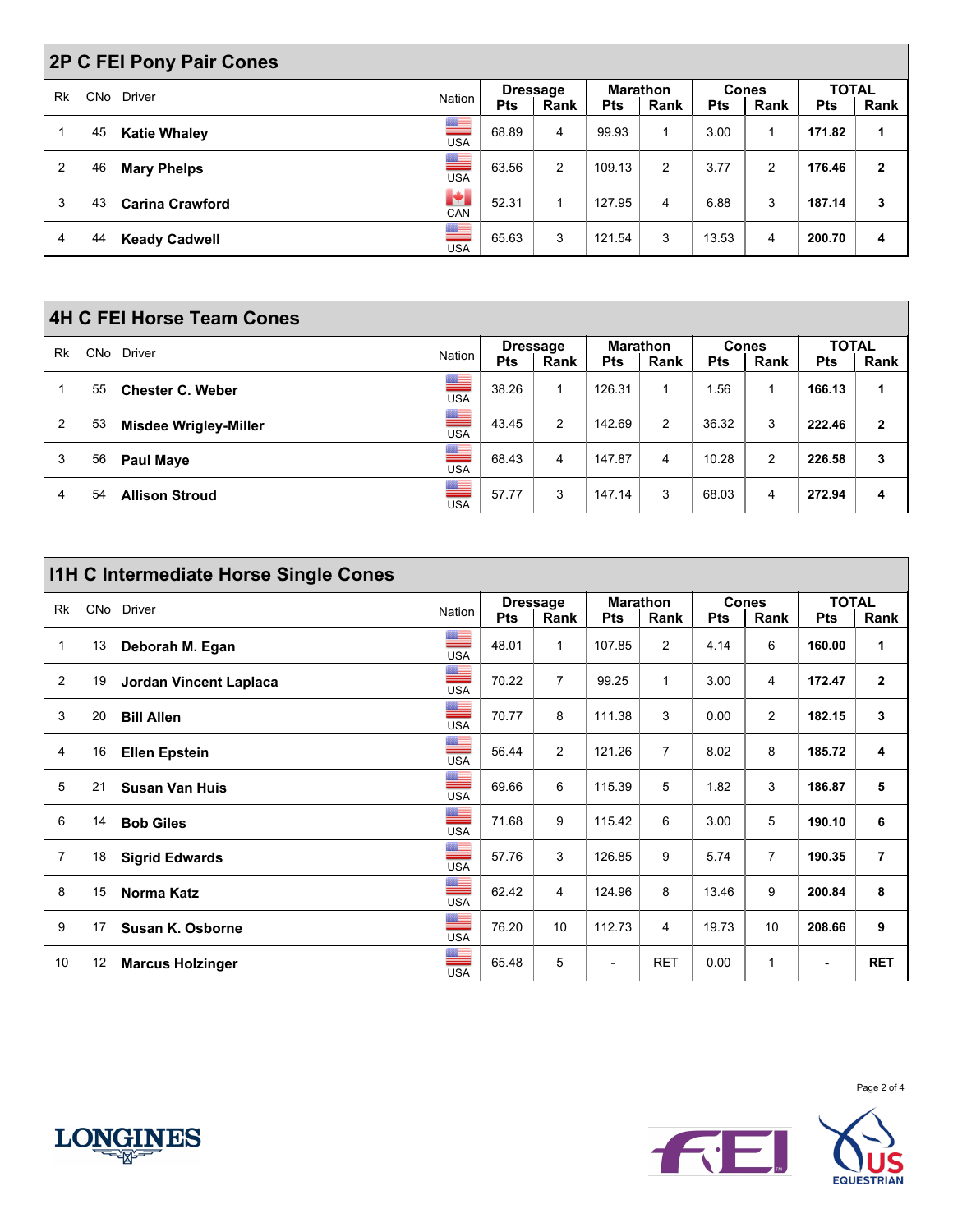|                |                | <b>I1P C Intermediate Pony Single Cones</b> |                       |            |                         |                               |                |            |                      |                            |                |
|----------------|----------------|---------------------------------------------|-----------------------|------------|-------------------------|-------------------------------|----------------|------------|----------------------|----------------------------|----------------|
| <b>Rk</b>      | CNo            | <b>Driver</b>                               | <b>Nation</b>         | <b>Pts</b> | <b>Dressage</b><br>Rank | <b>Marathon</b><br><b>Pts</b> | Rank           | <b>Pts</b> | <b>Cones</b><br>Rank | <b>TOTAL</b><br><b>Pts</b> | Rank           |
| 1              | 8              | <b>Janelle Marshall</b>                     | ▀<br><b>USA</b>       | 53.09      | $\mathbf{1}$            | 88.91                         | 2              | 0.00       | $\mathbf{1}$         | 142.00                     | $\mathbf{1}$   |
| 2              |                | Jennifer Keeler                             | ≡<br><b>USA</b>       | 60.47      | 6                       | 88.12                         | $\mathbf{1}$   | 0.00       | $\overline{2}$       | 148.59                     | $\mathbf{2}$   |
| 3              | 4              | <b>Kristin Whittington</b>                  | ▀<br><b>USA</b>       | 57.83      | 5                       | 98.03                         | 3              | 3.00       | $\overline{7}$       | 158.86                     | 3              |
| 4              | 6              | Jada Neubauer                               | $\frac{1}{\sqrt{10}}$ | 56.78      | 3                       | 99.79                         | 4              | 3.00       | 6                    | 159.57                     | 4              |
| 5              | 11             | <b>Bob Koopman</b>                          | ≣<br><b>USA</b>       | 55.88      | $\overline{2}$          | 100.26                        | 5              | 6.60       | 10                   | 162.74                     | 5              |
| 6              | 5              | <b>Dana Diemer</b>                          | ▀<br><b>USA</b>       | 60.82      | $\overline{7}$          | 103.87                        | 6              | 0.93       | 3                    | 165.62                     | 6              |
| $\overline{7}$ | 10             | <b>Deborah Lawrence</b>                     | ≡<br><b>USA</b>       | 62.63      | 8                       | 107.88                        | 8              | 3.00       | 5                    | 173.51                     | $\overline{7}$ |
| 8              | 3              | <b>Jackie Kane</b>                          | ▀<br><b>USA</b>       | 66.60      | 10                      | 107.69                        | $\overline{7}$ | 2.77       | 4                    | 177.06                     | 8              |
| 9              | 9              | Nancy B. Dimick                             | ≣<br><b>USA</b>       | 63.19      | 9                       | 114.07                        | 9              | 5.82       | 8                    | 183.08                     | 9              |
| 10             | $\overline{2}$ | <b>Cynthia Doll</b>                         | ▀<br><b>USA</b>       | 57.34      | 4                       | 121.47                        | 11             | 6.00       | 9                    | 184.81                     | 10             |
| 11             | 7              | <b>Liz Murray</b>                           | ≣<br><b>USA</b>       | 84.97      | 11                      | 119.83                        | 10             | 10.04      | 11                   | 214.84                     | 11             |

|    |            | <b>I2H C Intermediate Horse Pair Cones</b> |                 |            |                 |                 |      |            |              |              |              |
|----|------------|--------------------------------------------|-----------------|------------|-----------------|-----------------|------|------------|--------------|--------------|--------------|
| Rk | <b>CNo</b> | Driver                                     | Nation          |            | <b>Dressage</b> | <b>Marathon</b> |      |            | <b>Cones</b> | <b>TOTAL</b> |              |
|    |            |                                            |                 | <b>Pts</b> | Rank            | <b>Pts</b>      | Rank | <b>Pts</b> | Rank         | <b>Pts</b>   | Rank         |
|    | 25         | <b>Avery Wilson</b>                        | ▀<br><b>USA</b> | 56.99      | 2               | 108.09          |      | 4.05       | 2            | 169.13       | 1            |
| 2  | 28         | <b>Scott Adcox</b>                         | ▀<br><b>USA</b> | 70.84      | 4               | 111.82          | 2    | 0.00       |              | 182.66       | $\mathbf{2}$ |
| 3  | 27         | <b>Tom Warriner</b>                        | ▀<br><b>USA</b> | 64.50      | 3               | 113.42          | 3    | 9.68       | 3            | 187.60       | 3            |
| 4  | 26         | <b>Robert Burrows</b>                      | ▀<br><b>USA</b> | 53.23      |                 | 149.36          | 4    | 12.17      | 4            | 214.76       | 4            |

|    |            | <b>I2P C Intermediate Pony Pair Cones</b> |                 |            |                         |            |                         |            |                      |                            |      |
|----|------------|-------------------------------------------|-----------------|------------|-------------------------|------------|-------------------------|------------|----------------------|----------------------------|------|
| Rk | <b>CNo</b> | Driver                                    | Nation          | <b>Pts</b> | <b>Dressage</b><br>Rank | <b>Pts</b> | <b>Marathon</b><br>Rank | <b>Pts</b> | <b>Cones</b><br>Rank | <b>TOTAL</b><br><b>Pts</b> | Rank |
|    | 24         | (Boots) Esther R. Wright                  | ▀<br><b>USA</b> | 47.94      |                         | 113.17     |                         | 5.37       | 2                    | 166.48                     |      |
| 2  | 23         | <b>Phillip Odden</b>                      | ≡<br><b>USA</b> | 61.59      | 3                       | 126.95     | 2                       | 3.00       |                      | 191.54                     | 2    |
| 3  | 22         | <b>Eleanor Parkes</b>                     | ▙<br><b>USA</b> | 60.47      | 2                       | -          | <b>ELM</b>              | 9.00       | 3                    | -                          | ELM  |